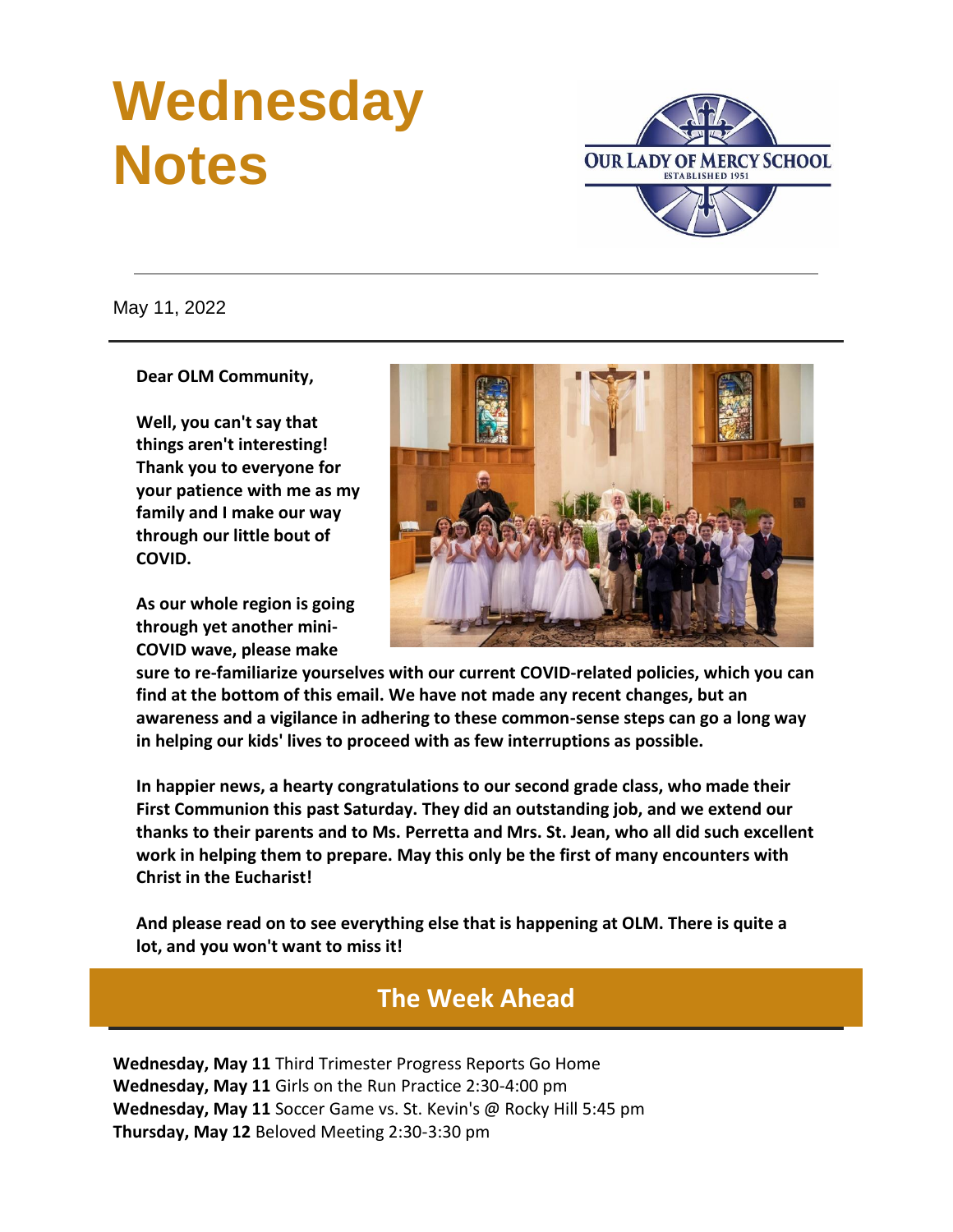**Thursday, May 12** Band Practice 2:30-3:15 **Thursday, May 12** Choir Practice 2:30-4:30 **Thursday, May 12** Baseball Game @ Riverside Middle School 4:30 pm **Thursday, May 12** OLM Parish Families Group Rosary & Pizza 5:30 pm **Saturday, May 14** Annie, Jr. at the Prout School 7:00 pm **Sunday, May 15** Annie, Jr. at the Prout School 2:00 pm **May 16-20** Reading Week (Stay Tuned for all the Exciting Details!) **Monday, May 16** Student Council Meeting 2:30-3:00 pm **May 17-18** Girls on the Run Bake Sale 2:30-3:30 on the Basketball Court **Wednesday, May 18** Soccer Game vs. St. Peter's @ Rocky Hill 5:45 pm **Wednesday, May 18** PTG Board Meeting 6:00 pm

**2022-2023 School Calendar**

**Please click on the link below for a copy of our 2022-2023 School Calendar!**

[2022-2023 School Calendar](https://r20.rs6.net/tn.jsp?f=001qkhPNHdohGh5xOt4fpX2J8qOtLYHvGZglJ8FZsziJIPl9KL7r1Rj6kIG1yTpo3v-mUgOBkzIVpBUXHG5L4uDNSS2Le8kmHM1CTBG_HR7lA7kRq8WWgHYvY3Hj0zUGxB1zgPBBk_5-hQuDuy0B2dPR7GYrH9iCU-iIiclmEUOm3rgAo0TYM3QGy3lf1oAjZmVGiCVpJ9bM-Y9-Sf3oVNZ3ReljFXqLK0z-f0meaVur2M=&c=&ch=)

**Annie, Jr.**



**Performances of Annie, Jr. are THIS WEEKEND, with a Saturday evening performance at 7:00 pm and a Sunday matinee at 2:00 pm, both at the Prout School! And tickets are officially on sale! Please click the button below to purchase your tickets!**

[Click Here to Purchase Annie, Jr. Tickets!](https://r20.rs6.net/tn.jsp?f=001qkhPNHdohGh5xOt4fpX2J8qOtLYHvGZglJ8FZsziJIPl9KL7r1Rj6sageekAElH5RbJsoOP5CpGDOAcapLHHADsXYSwrKWS8IM0G9rxSrS34xjSbHNFh7IBFiRsp6FT6QiZeVGkH2O2MLG1SrDTZKKILIMu0Lx9ylfeB2OhUBn1jJ42tPWuhdNI_B95_iYe2GZ0WkyZj0oMMZChIXgB5jcxCxkn2FIbqdAc1tSloXPXOvNQOLscAaq6_c85mucKqLSsydCa59ofAMyFYF2KoYrGM7VW7beOL-4J5gRg_4xBnO1So4DaUET6PgHRv8jlCJMDaYq31_HGTnBJ_iPUXJC3BrM2O2PUH&c=&ch=)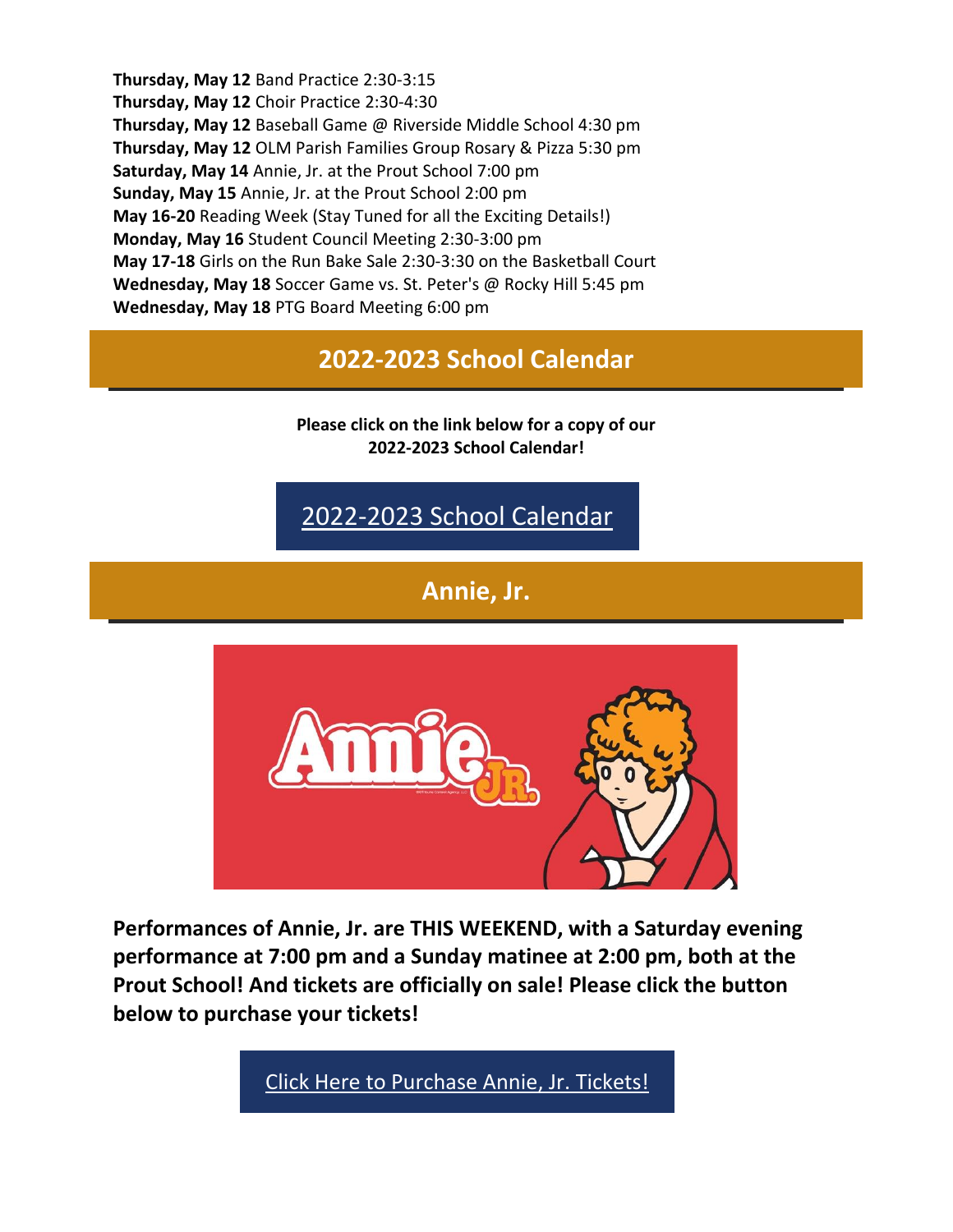#### **Sports Awards Mass & Banquet**

Please join us for the **2022 Our Lady of Mercy Sports Banquet as we celebrate OLM athletes from Cross Country, Basketball, Baseball, Soccer, and Girls on The Run!**

The Our Lady of Mercy Sports Banquet will be held on **Sunday, May 22nd at 6:00 pm at Quidnessett Country Club immediately following the 5:00 pm Mass at OLM Church**.

**Awards will be distributed at the 5:00 pm Mass** before we gather at Quidnesset to celebrate our student-athletes and their coaches.

Student-Athletes and coaches will not require a ticket. Guests will require a ticket. Tickets are \$35.00 per person, paid via cash or a check made out to OLM and given to the front office with students' names and homeroom.

#### **The last day to purchase tickets is THIS FRIDAY 5/13/22.**

Please click the ink below to register and order tickets for the event!

[Click Here to Register for This Year's Sports Banquet!](https://r20.rs6.net/tn.jsp?f=001qkhPNHdohGh5xOt4fpX2J8qOtLYHvGZglJ8FZsziJIPl9KL7r1Rj6pHqN77SGxV8asj8KM9OiCPP-GNsfIJAef_5jpARNkva1FRQS6Ep3KeO4ZNqHPDRgI_wOBWW-HbD6GpD-yeDO7gDC4K7V_ckdbmarA0fY47_VCJnANsebQfDrXO19FMaT6YbV3crFMIkQ29uuZZ4mtq7PrjrVzSN6t6Szv9CrKudc_cY9_-C4gPnC0zHbnGkQa2eUUpfvOYZ&c=&ch=)

#### **Grandparents' Day!**

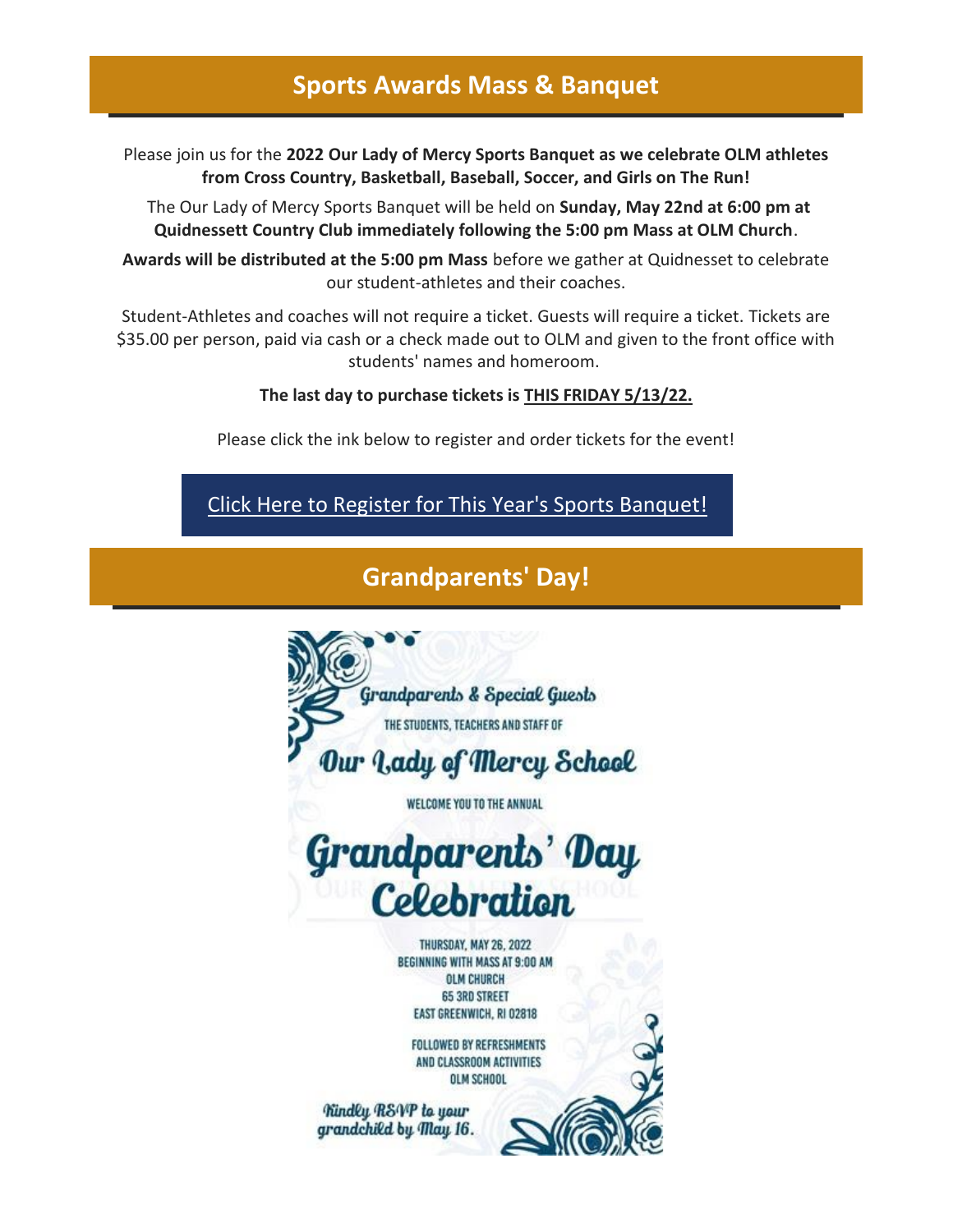Dear OLM Families,

We are thrilled to welcome our grandparents and special guests back into our school this year for the annual Grandparents' Day Celebration!

Please digitally share the invitation with your grandparent or special guest.

We are asking you to RSVP by May 16th for your child/children's guest(s) by filling out a Google Form. The form can be found by clicking the button below.

#### [Click Here by May 16 to RSVP for Grandparents' Day!](https://r20.rs6.net/tn.jsp?f=001qkhPNHdohGh5xOt4fpX2J8qOtLYHvGZglJ8FZsziJIPl9KL7r1Rj6jRac2Sbsk40YjH8RQ38DBIJWb5HjOaEbvgVF_5d_oWqvfel1imuRN0R5_yO5_PXezhaIPFsdGcAdjLrYYt_uLatn85ziQEo30sub0D7ecdy_rzaGEWXRoazooDOdh5B-buoyyU_m51GMqTmOThXk9cnnZrUZtuGfXtJbAKg6iG8P2zGHJ0LVReQyu_qr-go-9KibBXyqqsdPZLl0fxSOjEd585X4h0-xYPuOhYO_FIl3PVjlj_zCz8=&c=&ch=)

Thank you for your help and support. We can't wait for Grandparents' Day on May 26, 2022!

Mrs. Nygren and the Grandparents' Day Committee

## **Spiritual Life**

#### **BELOVED**

**The next meeting of Beloved, our ministry for middle school girls, is tomorrow, Thursday, May 12 at 2:30 pm in the art room. All young ladies in Grades 6-8 are welcome!**





#### **OLM Parish Families Group**

**The OLM Families group will host a final event tomorrow, Thursday, May 12th . They will meet in the church at 5:30pm to pray the Rosary as a group and then enjoy some pizza – hopefully outside, weather permitting (and the forecast looks good!).**

**Anyone interested in joining please email [kate\\_jelinek@hotmail.com.](mailto:kate_jelinek@hotmail.com)**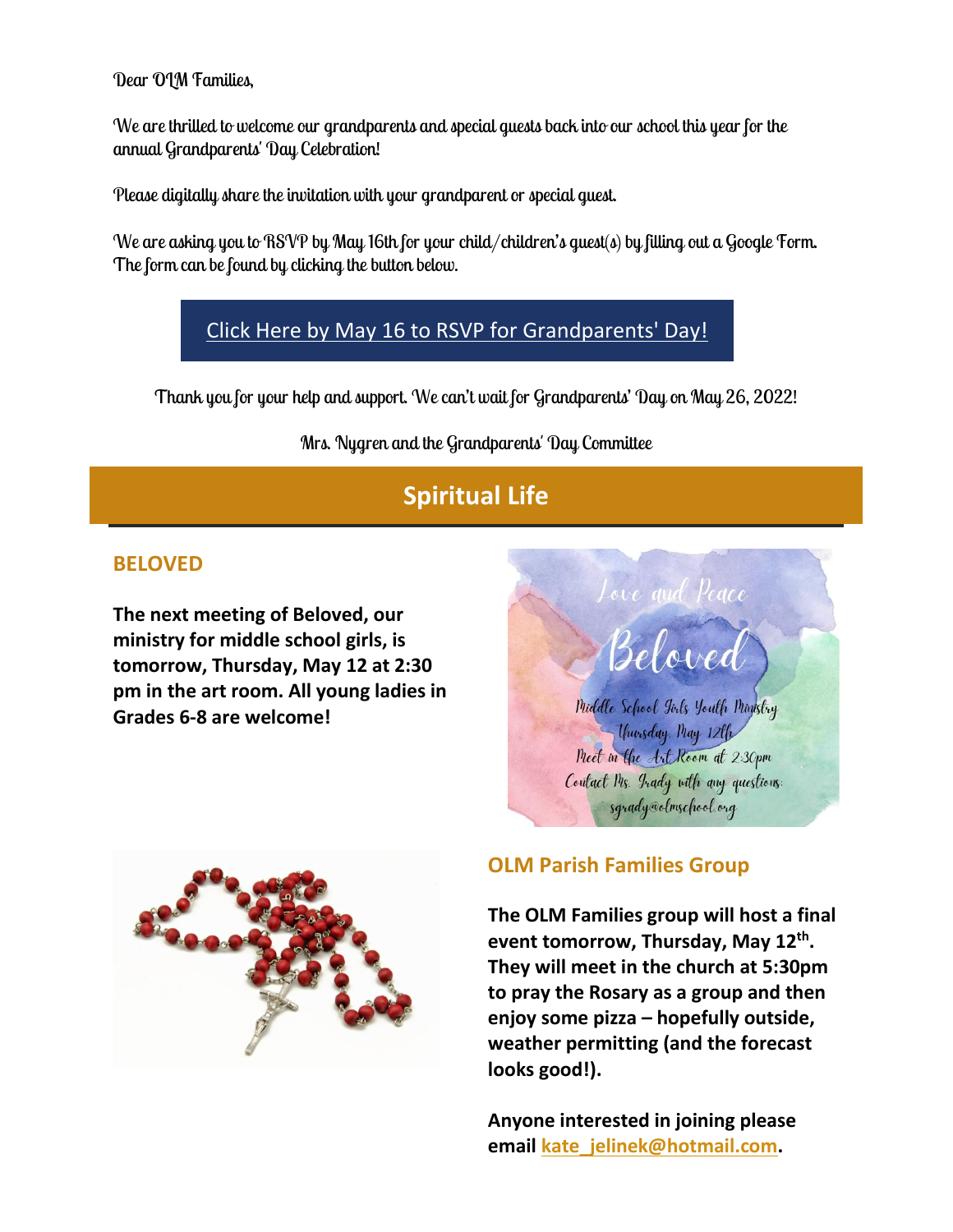

# **STOCK THE PANTRY FOOD DRIVE**

Help Us Stock the Shelves of The Mercy House Food Pantry for the Upcoming Summer Months

OLM School will be collecting non-perishable food items to benefit Mercy House. Students are asked to bring in one item each week from the collection schedule below. Donation bins will be set-up at each drop-off door each morning. All items collected will be delivered to Mercy House where volunteers will sort and stock the shelves of The Mercy House Food Pantry for the upcoming summer months.

| Week  | May 2nd - | Canned Meats & Protein: Ham, Spam,                |
|-------|-----------|---------------------------------------------------|
| One   | May 6th   | Chicken, Tuna and Beans                           |
| Week  | May 9th-  | Condiments: Ketchup, Relish, Mayonnaise, Mustard, |
| Two   | May 13th  | Salad Dressing, Cooking Oils & Sprays             |
| Week  | May 16th- | Canned Meals: Chef Boyardee, Spaghettios,         |
| Three | May 20th  | Chili, Baked Beans, Soups and Stews               |
| Week  | May 23rd- | Breakfast & Dessert items: Cookies, Canned Fruits |
| Four  | May 27th  | Jams, Jellies, Cold Cereals, Pancake Mix & Syrup  |



Thank you for your goodwill offering!

**Enjoy Your Summer!**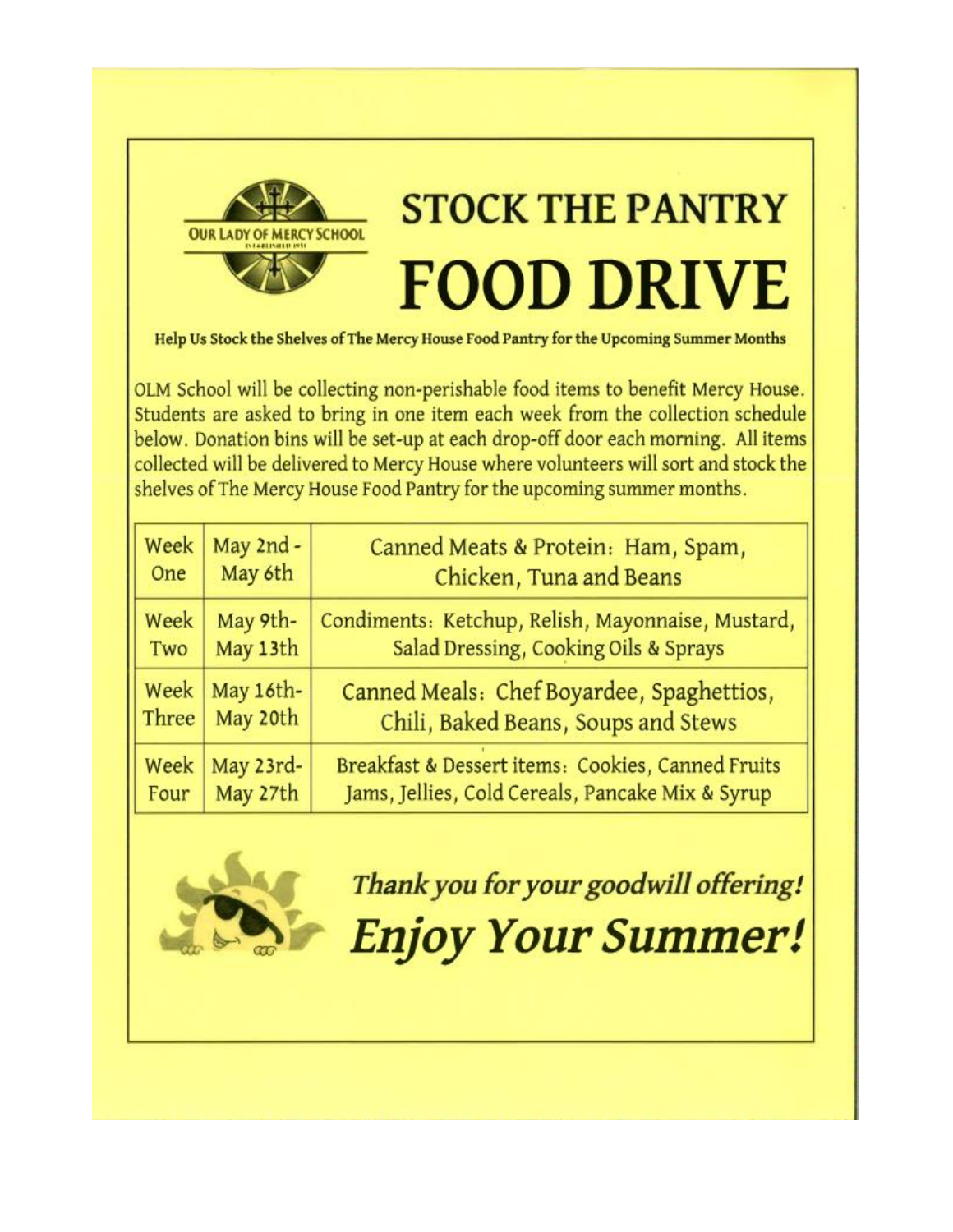### **Girls on the Run Bake Sale!**

## Girls On The Run is hosting a



Proceeds Benefit Catholic Relief Services: Ukraine

## **Basketball Court**

Tuesday & Wednesday Cash preferred, but may 17th & 18th  $2:30 - 3:30$ 

Venmo available

Help support Ukrainian families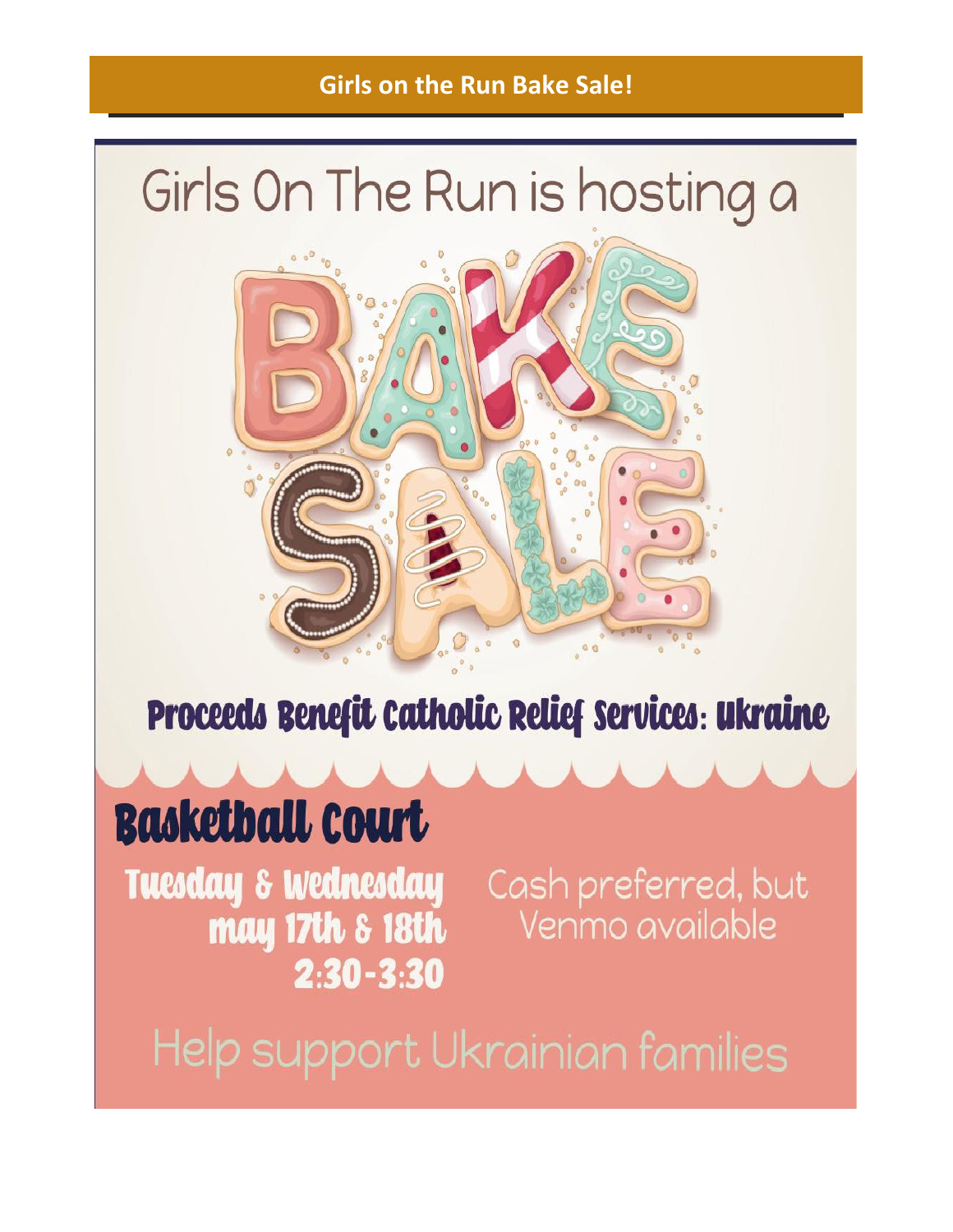#### **PTG News**



#### PTG Presidents Message

As we begin to wrap up the academic year, we are already looking ahead to the<br>2022-2023 academic year. Recruitment for the next PTG team has begun. There are endless volunteer opportunities and we'd love your help. Check out the info<br>below.  $\,$ –Gaiya Berube

#### Join the PTG Team!

Nominations for the PTG Board are now open and we'd love for you to join the team! Please review the <u>PTG positions</u> and complete the <u>nomination form</u> to<br>volunteer or to nominate someone. If you're interested in helping with events like<br>Trunk-or-Treat, the Father-Daughter Dance, or the Mother-Son joining the Socials team! Even if you aren't interested in a board role, there are plenty of support roles to fill.

The Parent Teacher Group (PTG) is a volunteer group of moms, dads, caregivers, teachers, and administrators who collaborate to create fun school events, fundraise, purchase necessities for the school, and work to ensure a experience is the best possible. Take a look at this flyer.

Please contact olmptgegmail.com with questions

#### Teacher Appreciation Week

A huge thank you to the PTG Board, room parents, and all OLM families for making<br>last week's Teacher Appreciation Week a success. The teachers and staff sure felt the love and it's thanks to each of you! Here's a peek at the week.

**Continued on the following page...** 

**As we begin to wrap up the academic year, we are looking ahead to the 2022-2023 academic year. Recruitment for the next PTG team has begun. There are endless volunteer opportunities and we'd love your help! Check out the PTG Newsletter for details.**

### [Click Here for PTG Newsletter](https://r20.rs6.net/tn.jsp?f=001qkhPNHdohGh5xOt4fpX2J8qOtLYHvGZglJ8FZsziJIPl9KL7r1Rj6pHqN77SGxV8wqnf9FcYddOeSQuFwGFiXKkbmtne1hbSITU5QVt9qw8jVsQgzZGP2nkgB2tJUnFgfjvIKBrMFtegJg24qS7QYgftujqB22XWpwMo42KOpUfQiXShjpnnHWXydRcKiUWIZTQRgtSVAMiVENEy4_NjzhJUVRQ7OPL6eh7-fbKv8ZQ=&c=&ch=)

## **COVID...Apparently It's Still Here...**

#### **Do you have questions about current COVID-related school policies? Then please read this carefully!**

With the COVID-19 pandemic moving toward an endemic, and with the Rhode Island Department of Health relaxing restrictions related to COVID-19, we have been able to make more adjustments to our practices. We have moved many aspects of our school day back to "normal," and while we hope that we will continue to move in this direction, please bear in mind that all of our practices are subject to change based on the needs of our school community. With that in mind, here are a few highlights that are important for families to know:

- Individuals who test positive for COVID-19 must still isolate for ten days and return on Day 11.
	- They MAY return to the school building between Days 6 and 10 IF they are completely free of COVID-19 symptoms AND test negative for COVID-19 (COVID-19 tests will be available at school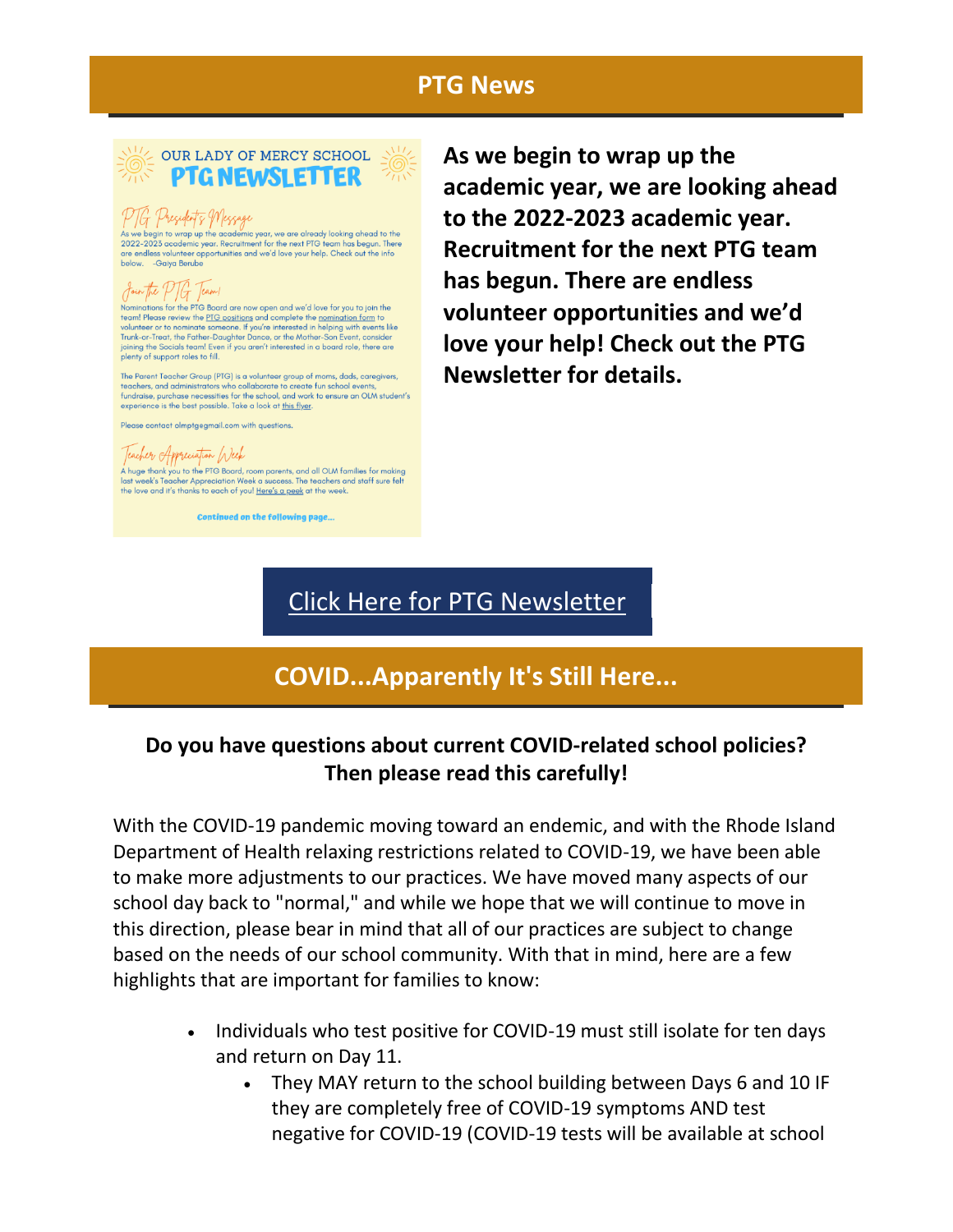for students wishing to test for re-entry) AND wear a well-fitting mask through Day 10.

- Household contacts of people positive for COVID-19 must quarantine for five days from their last contact with the positive individual. They may return on Day 6 from their last contact IF they are asymptomatic.
- Household contacts are the only close contacts now required to quarantine. **We are no longer conducting contact tracing of COVID-19 cases in the school building.**
- In the event of a positive COVID case in the school building, we will notify the families in the affected class, but testing or quarantine will not be required of anyone.
- **Students must continue to stay home and contact Mrs. Fleury for directions for return if they have any of the following symptoms**:
	- Fever of 100.4 degrees or higher
		- Must allow 24 hours after resolution of symptoms to return to school building
	- Vomiting or Diarrhea
		- Must allow 24 hours after resolution of symptoms to return to school building
	- New Cough
	- New Loss of Taste or Smell
	- Shortness of Breath or Difficulty Breathing

Students with more minor symptoms are free to attend school. Please however, note that **Mrs. Fleury always has the authority as the medical professional on our staff to determine that a child should not be in class for medical reasons.**

- With contact tracing no longer in effect, we are loosening restrictions in regard to visitors and volunteers in the building. **Teachers may now welcome parent volunteers under the following circumstances:**
	- Volunteers have an up-to-date BCI and Safe Environment Training (please check with Mrs. Buonaccorsi if you are not sure of your status).
	- Volunteers are free of the symptoms noted above.
	- Volunteers are serving the needs of our students under the leadership of our teachers.
- With the pandemic shifting to an endemic state, we are shifting our decision-making calculus in classrooms to more heavily weight our